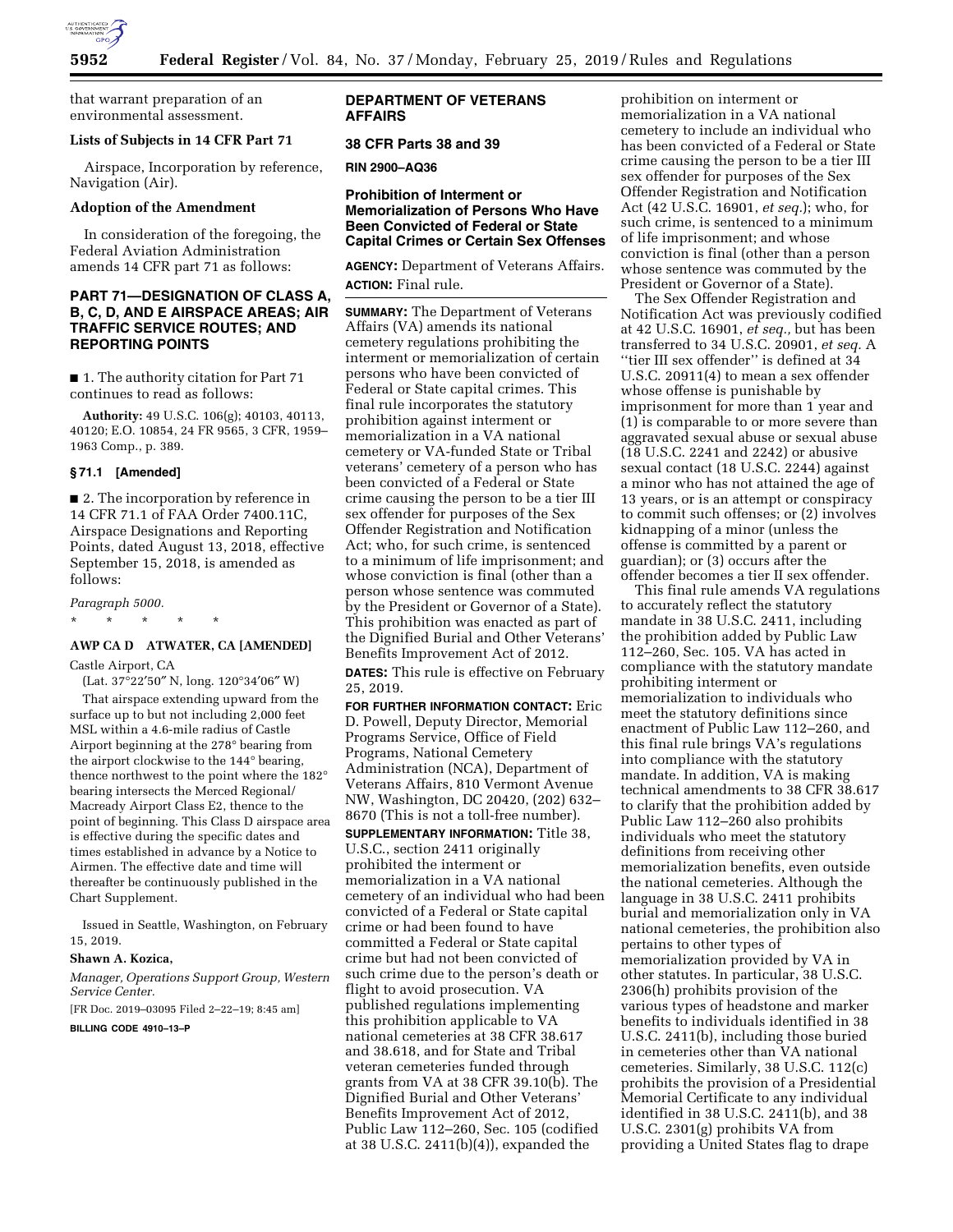the casket of such individuals. To address these other benefits, we are removing, in 38 CFR 38.617(a), the phrase ''in such a cemetery,'' because these memorialization benefits may be provided outside the national cemeteries, according to the relevant statutory mandates. In addition, because cemetery directors do not have any responsibility for providing (or prohibiting the provision of) benefits outside the national cemeteries, we are also removing the phrase ''the affected cemetery director, or'' so that the Under Secretary for Memorial Affairs, or his or her designee, (which may include cemetery directors) is noted as responsible for such determinations. We are replacing all other references to ''cemetery director'' with ''Under Secretary for Memorial Affairs, or his or her designee,'' throughout 38 CFR 38.617. Referring to the Under Secretary for Memorial Affairs, or his or her designee, ensures that the regulation references the office currently responsible for implementing the bar to receiving benefits other than burial, and will remain correct even if the responsibility is reassigned to a different office in the future.

In § 38.617, the heading is amended to read ''Prohibition of interment or memorialization of persons who have been convicted of Federal or State capital crimes or certain sex offenses''.

A new paragraph (a)(4) is added, to include in the list of individuals prohibited from interment or memorialization a person who has been convicted of a Federal or State crime causing the person to be a tier III sex offender for purposes of the Sex Offender Registration and Notification Act (34 U.S.C. 20901, *et seq.*); who, for such crime, is sentenced to a minimum of life imprisonment; and whose conviction is final (other than a person whose sentence was commuted by the President or Governor of a State).

References in paragraphs (c) and (d) are updated to include a reference to new paragraph (a)(4).

Current paragraph (e) addresses VA inquiries to the United States Attorney General in the case of a Federal capital crime, or an appropriate State official in the case of a State capital crime. Such references to either Federal or State capital crimes are revised to also include Federal or State crimes referred to in new paragraph (a)(4).

To administer support to State and Tribal veterans' cemeteries, VA is authorized under 38 U.S.C. 2408 to make a grant for the establishment, expansion, or improvement of a State or Tribal veterans' cemetery, or the operation and maintenance of such

cemetery. Pursuant to 38 U.S.C. 2408(d), as a condition for receiving such a grant, the State or Tribal Organization, after the date of the receipt of the grant, must prohibit the interment or memorialization in that cemetery of a person described in 38 U.S.C. 2411(b), subject to the receipt of notice described in 38 U.S.C. 2411(a)(2). Notice that the decedent has been convicted of a crime as described in 38 U.S.C. 2411(b)(1), (b)(2), or (b)(4) must be furnished to an appropriate official of the State or Tribal Organization; or a finding as described in 38 U.S.C. 2411(b)(3) must be made by an appropriate official of the State or Tribal Organization. Regulations governing grants to State and Tribal Organizations to establish, expand or improve a veterans' cemetery are published at 38 CFR part 39, and § 39.10(b) addresses the prohibition on interment of decedents who committed a Federal or State capital crime.

This final rule amends § 39.10, which establishes cemetery requirements, prohibitions, and recapture rules applicable to grants to State and Tribal veteran cemeteries. A new paragraph (b)(4) is added, to include in the criteria of individuals prohibited from interment or memorialization a person who has been convicted of a Federal or State crime causing the person to be a tier III sex offender for purposes of the Sex Offender Registration and Notification Act (34 U.S.C. 20901, *et seq.*); who, for such crime, is sentenced to a minimum of life imprisonment; and whose conviction is final (other than a person whose sentence was commuted by the President or Governor of a State).

Additionally, the authority citation for part 39 currently cites to, among other statutes, 25 U.S.C. 450b(l). This citation was included because the statute includes definitions relevant to tribal authorities to whom VA may make grants for veterans' cemeteries. However, 25 U.S.C. 450b(l) has been transferred to 25 U.S.C. 5304(l). In addition, the pertinent definitions are also included in 38 U.S.C. 3765, which is among the other statutes cited in this authority citation, making the additional (and now outdated) reference to title 25 unnecessary. This final rule amends the authority citation for part 39 by removing the citation to 25 U.S.C. 450b(l).

### **Administrative Procedure Act**

In accordance with 5 U.S.C. 553(b)(B) and (d)(3), the Secretary of Veterans Affairs concludes that there is good cause to publish this rule without prior opportunity for public comment and to publish this rule with an immediate effective date, as such procedures would be unnecessary and contrary to the public interest. As stated above, this final rule reflects amendments to 38 U.S.C. 2411, prohibiting the interment or memorialization in a VA national cemetery of a person who has been convicted of a Federal or State crime causing the person to be a tier III sex offender for purposes of the Sex Offender Registration and Notification Act (34 U.S.C. 20901, *et seq.*); who, for such crime, is sentenced to a minimum of life imprisonment; and whose conviction is final (other than a person whose sentence was commuted by the President or Governor of a State). The final rule is not an exercise of agency discretion as it addresses only that which Congress mandates, and VA's actions in this rulemaking would not be changed as a result of public comment. This final rule amends our regulations to accurately reflect the statutory mandate in 38 U.S.C. 2411, to include the prohibition added by Public Law 112–260, Sec. 105. Further, delaying the effective date of this rulemaking would not benefit veterans and family members, and could lead to confusion regarding an individual's eligibility for burial in a VA national cemetery. For the above reasons, the Secretary issues this rule as a final rule, effective immediately.

## **Effect of Rulemaking**

Title 38 of the Code of Federal Regulations, as revised by this final rulemaking, represents VA's implementation of its legal authority on this subject. Other than future amendments to these regulations or governing statutes, no contrary guidance or procedures are authorized. All existing or subsequent VA guidance must be read to conform with this rulemaking if possible or, if not possible, such guidance is superseded by this rulemaking.

## **Paperwork Reduction Act**

This final rule contains no provisions constituting a collection of information under the Paperwork Reduction Act of 1995 (44 U.S.C. 3501–3521).

### **Regulatory Flexibility Act**

This final rule is exempt from the Regulatory Flexibility Act, 5 U.S.C. 601– 612, because a general notice of proposed rulemaking is not required for this rulemaking under 5 U.S.C. 553, as discussed above. *See* 5 U.S.C. 601(2), 603(a), 604(a).

## **Executive Orders 12866, 13563, and 13771**

Executive Orders 12866 and 13563 direct agencies to assess the costs and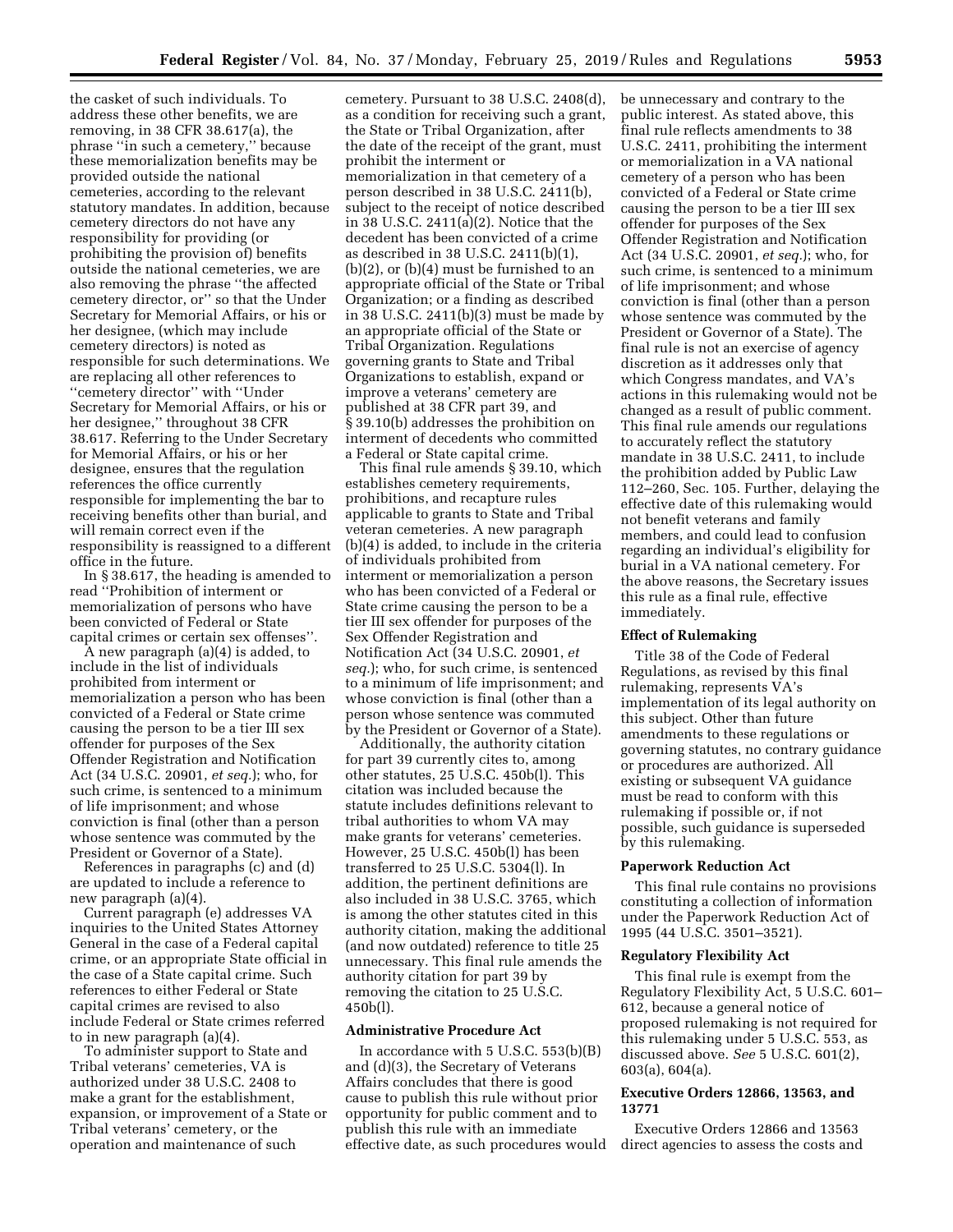benefits of available regulatory alternatives and, when regulation is necessary, to select regulatory approaches that maximize net benefits (including potential economic, environmental, public health and safety effects, and other advantages; distributive impacts; and equity). Executive Order 13563 (Improving Regulation and Regulatory Review) emphasizes the importance of quantifying both costs and benefits, reducing costs, harmonizing rules, and promoting flexibility. Executive Order 12866 (Regulatory Planning and Review) defines a ''significant regulatory action,'' which requires review by the Office of Management and Budget (OMB), as any regulatory action that is likely to result in a rule that may: (1) Have an annual effect on the economy of \$100 million or more or adversely affect in a material way the economy, a sector of the economy, productivity, competition, jobs, the environment, public health or safety, or State, local, or tribal governments or communities; (2) Create a serious inconsistency or otherwise interfere with an action taken or planned by another agency; (3) Materially alter the budgetary impact of entitlements, grants, user fees, or loan programs or the rights and obligations of recipients thereof; or (4) Raise novel legal or policy issues arising out of legal mandates, the President's priorities, or the principles set forth in the Executive Order.

VA has examined the economic, interagency, budgetary, legal, and policy implications of this regulatory action and determined that the action is not a significant regulatory action under E.O. 12866. VA's impact analysis can be found as a supporting document at *[http://www.Regulations.gov,](http://www.Regulations.gov)* usually within 48 hours after the rulemaking document is published. Additionally, a copy of the rulemaking and its impact analysis are available on VA's website at *<http://www.va.gov/orpm>* by following the link for VA Regulations Published from FY 2004 through FYTD.

This rule is not an E.O. 13771 regulatory action because this rule is not significant under E.O. 12866.

### **Unfunded Mandates**

The Unfunded Mandates Reform Act of 1995 requires, at 2 U.S.C. 1532, that agencies prepare an assessment of anticipated costs and benefits before issuing any rule that may result in the expenditure by State, local, and tribal governments, in the aggregate, or by the private sector, of \$100 million or more (adjusted annually for inflation) in any one year. This final rule will have no

such effect on State, local, and tribal governments, or on the private sector.

## **Catalog of Federal Domestic Assistance**

The Catalog of Federal Domestic Assistance numbers and titles for the programs affected by this document are 64.201 National Cemeteries; 64.202 Procurement of Headstones and Markers and/or Presidential Memorial Certificates; and, 64.203 State Cemetery Grants.

### **List of Subjects**

### *38 CFR Part 38*

Administrative practice and procedure, Cemeteries, Claims, Crime, Veterans.

#### *38 CFR Part 39*

Cemeteries, Grant programs veterans, Veterans.

#### **Signing Authority**

The Secretary of Veterans Affairs, or designee, approved this document and authorized the undersigned to sign and submit the document to the Office of the Federal Register for publication electronically as an official document of the Department of Veterans Affairs. Robert L. Wilkie, Secretary, Department of Veterans Affairs, approved this document on January 11, 2019, for publication.

Dated: February 19, 2019.

#### **Luvenia Potts,**

*Program Specialist, Office of Regulation Policy & Management, Office of the Secretary, Department of Veterans Affairs.* 

For the reasons stated in the preamble, the Department of Veterans Affairs amends 38 CFR parts 38 and 39 as follows:

## **PART 38—NATIONAL CEMETERIES OF THE DEPARTMENT OF VETERANS AFFAIRS**

■ 1. The authority citation for part 38 continues to read as follows:

**Authority:** 38 U.S.C. 107, 501, 512, 2306, 2402, 2403, 2404, 2408, 2411, 7105.

■ 2. Amend § 38.617 as follows:

■ a. Revise the section heading and paragraph (a) introductory text.

 $\blacksquare$  b. Add paragraph (a)(4).

 $\blacksquare$  c. Revise paragraphs (c), (d), (e)(1) introductory text,  $(e)(1)(i)$  and  $(ii)$ ,  $(e)(2)$ , (f), and (g).

The revisions and additions read as follows:

#### **§ 38.617 Prohibition of interment or memorialization of persons who have been convicted of Federal or State capital crimes or certain sex offenses.**

(a) *Persons prohibited.* The interment in a national cemetery under control of

the National Cemetery Administration of the remains of any person, or memorialization of such person, shall not take place absent a good faith effort by the Under Secretary for Memorial Affairs, or his or her designee, to determine whether such person is barred from receipt of such benefits because the individual for whom interment or memorialization is sought is:

\* \* \* \* \* (4) A person identified to the Secretary of Veterans Affairs, by the United States Attorney General, in the case of a Federal crime, or by an appropriate State official, in the case of a State crime, as an individual who has been convicted of a Federal or State crime causing the person to be a tier III sex offender for purposes of the Sex Offender Registration and Notification Act (34 U.S.C. 20901, *et seq.*); who, for such crime, is sentenced to a minimum of life imprisonment; and whose conviction is final (other than a person whose sentence was commuted by the President or Governor of a State).

\* \* \* \* \* (c) *Receipt of notification.* The Under Secretary for Memorial Affairs is delegated authority to receive from the United States Attorney General and appropriate State officials on behalf of the Secretary of Veterans Affairs the notification referred to in paragraphs  $(a)(1)$ ,  $(2)$ , and  $(4)$  of this section.

(d) *Decision where notification previously received.* Upon receipt of a request for interment or memorialization, where the Secretary of Veterans Affairs has received the notification referred to in paragraph  $(a)(1)$ ,  $(2)$ , or  $(4)$  of this section with regard to the deceased, the Under Secretary for Memorial Affairs, or his or her designee, will make a decision on the request for interment or memorialization pursuant to 38 U.S.C. 2411.

(e) \* \* \*

(1) Upon receipt of a request for interment or memorialization, where the Secretary of Veterans Affairs has not received the notification referred to in paragraph  $(a)(1)$ ,  $(2)$ , or  $(4)$  of this section with regard to the deceased, but the Under Secretary for Memorial Affairs, or his or her designee, has reason to believe that the deceased may have been convicted of a Federal or State capital crime or sex offense as referred to in paragraph  $(a)(1)$ ,  $(2)$ , or  $(4)$ of this section, the Under Secretary for Memorial Affairs, or his or her designee, will initiate an inquiry to either:

(i) The United States Attorney General, requesting notification of